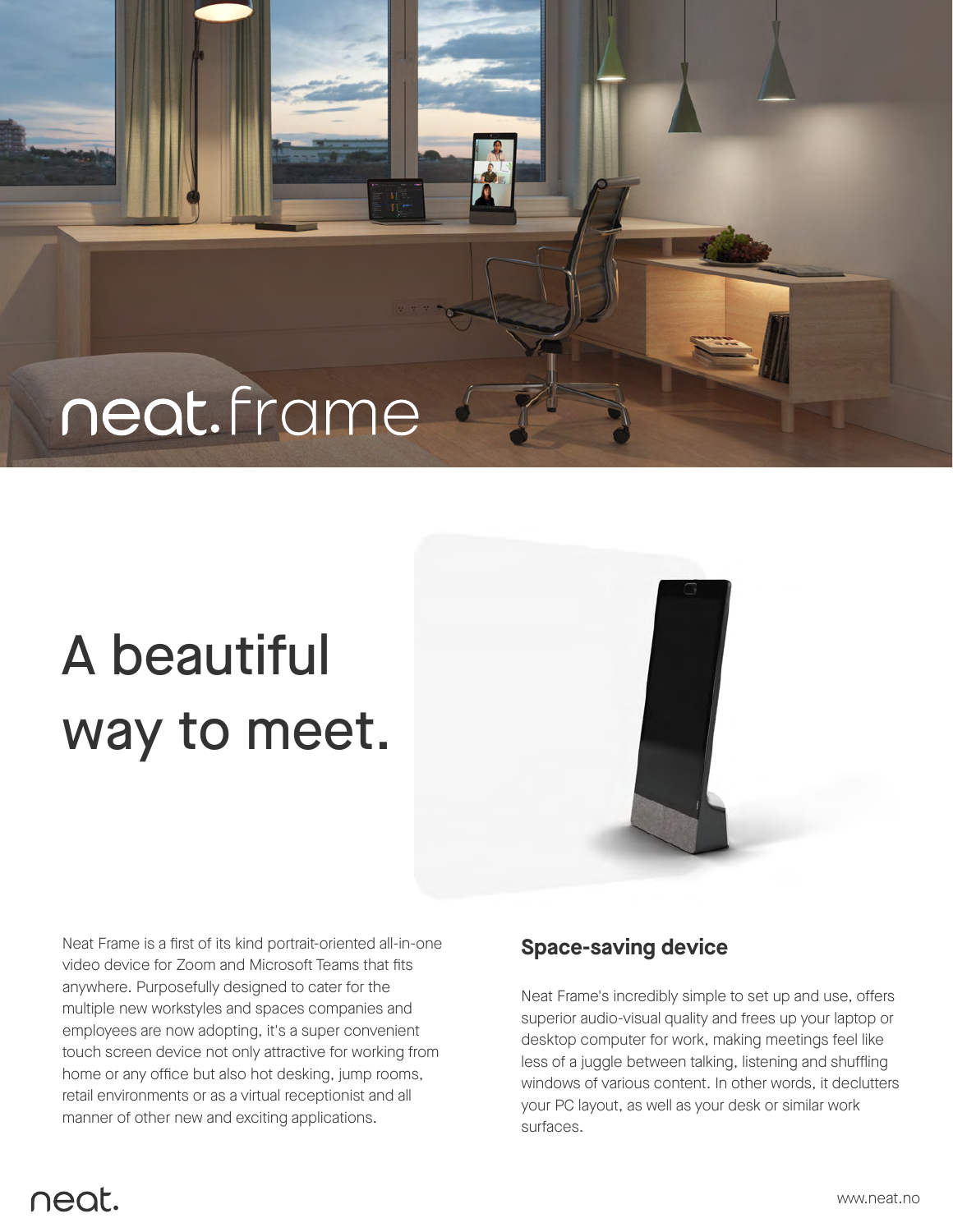Better still, Neat Frame has all the functionality of largescale corporate solutions, yet its relatively small footprint takes up little space. In addition, a subtly integrated handle at the back enables you to easily move Neat Frame from room to room, depending on your individual needs or preferences.

## **Look, feel and be at your best**

With its perfectly placed high-resolution wide-angle camera, Neat Frame guarantees direct eye-level communication for more natural and immersive interaction. Besides that, its bright digital display provides crystal clear imagery in a wide variety of settings, so you can rest assured the device will always present you and others in beautiful and elaborate detail. As a result, Neat Frame offers you the opportunity to always look, feel and be at your best, however or wherever you choose to meet or interact. At the same time, it gives you an optimized layout of people and content with touch control, bringing both to the forefront by filling more of the screen and reducing any wasted black areas.

## **More audio, less distractions**

Neat Frame incorporates advanced audio capabilities too that enhance vocal pickup and remove or lessen any exterior noise. For example, our patent-pending Neat Bubble suppresses all sounds outside of the camera view. Essentially, what people see is what they hear. So, when you're sitting or standing within sight, they'll be able to quickly grasp what you're saying without the distraction of any peripheral noise or activities happening around you. That includes you typing on your keyboard or pouring yourself a coffee, etc. It also eliminates any garbled 'double-talk' issues where two people talk at once, so your conversations can flow more naturally.

#### **Healthier, happier, securer meetings**

Health and happiness-wise, Neat Frame instinctively frames and follows your movements, meaning you can stand up to stretch your legs or freely move around for better wellbeing while entirely absorbed in your meeting. Subsequently, you stay more energized, focused and productive for longer, boosting company ability and turnover. Finally, Neat removes complexities and threats thanks to our secure, single-purpose hardware devices. Hence, no stressing about passwords and patches. Plus, you can install all the latest upgrades with just one click.

## **Safer meeting rooms**

Thanks to Neat Sense, Neat devices enable companies to offer significant health benefits to their employees, which in today's new normal of having to take everincreasing protective measures against COVID-19 can be a huge relief. Neat Sense helps you control and monitor air quality, humidity (healthy indoor humidity levels are between 30-50%. Flu viruses can spread quickly due to poor indoor humidity), CO2 and organic chemical levels in the room – scents, odors, etc. Also, whether or not there are people in a room and if so, how many. That way, you can be sure of maintaining safe social distancing at all times.